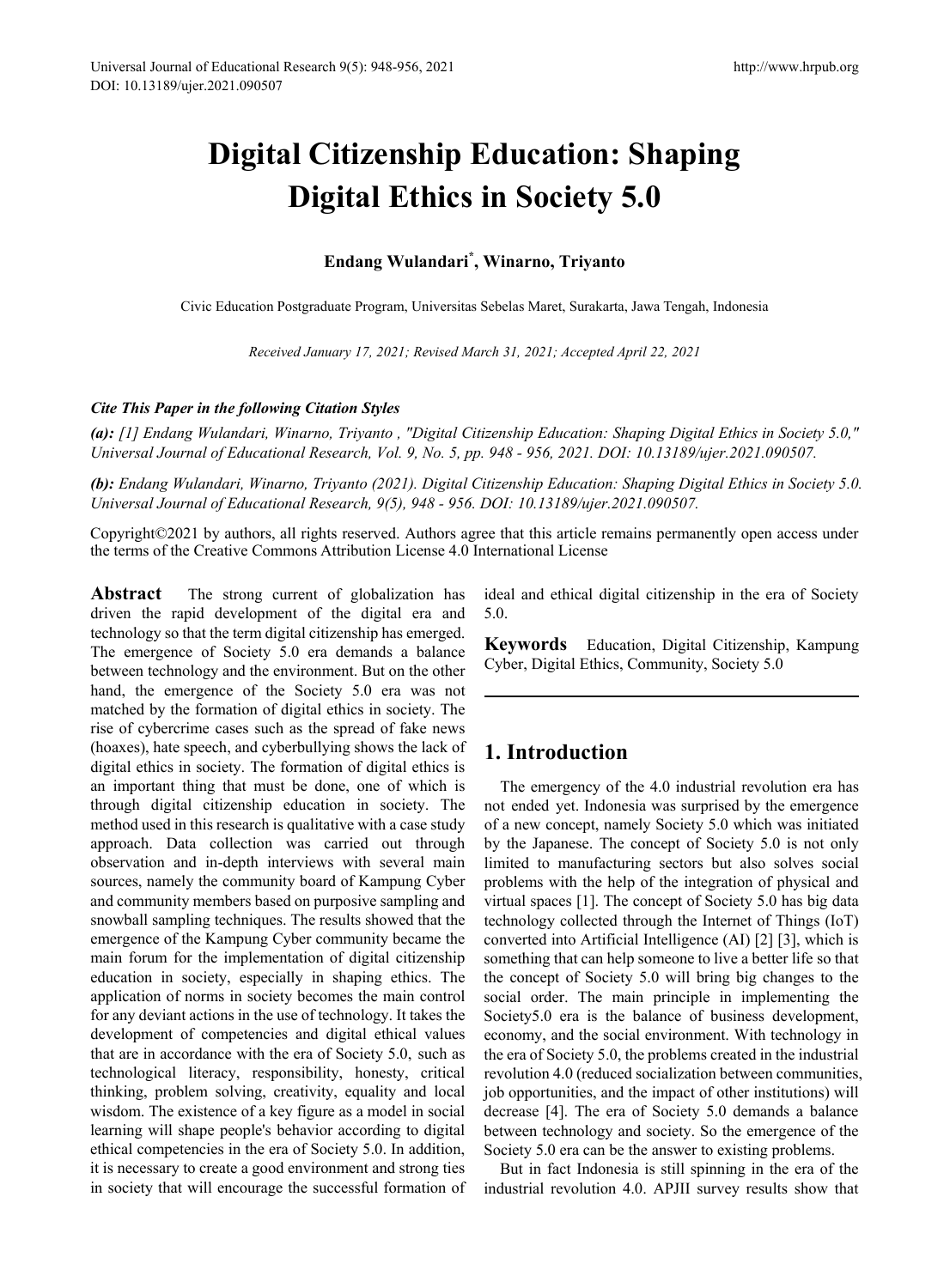from year to year internet users in Indonesia have increased, this year it is up 10.12% from the previous year. The increase in internet users has reached 27 million. This means that there are 171.17 million internet users out of a total of 246.16 million people in Indonesia [5]. Indonesian citizens have become part of digital citizenship. However, the increasing number of internet users in Indonesia raises the problem of digital crime. Data presented by the Ministry of Communication and Informatics state that there are as many as 800 thousand websites in Indonesia that are indicated to spread hoaxes and hate speech. Apart from hate speech, another criminal act that is often committed is cyberbullying. Data obtained from the police show that there were 225 hate speech crimes recorded in 2018. Meanwhile, in 2019 there were 101 cases of hate speech and defamation, totaling 1,271 cases. Meanwhile, in 2020 there were 657 cases of defamation [6]. These crimes were committed through various social media including Facebook, Instagram, WhatsApp, Path, Twitter, and so on. This shows that there is no balance between technology and the social environment as the principles of Society 5.0. This condition often creates conflicts between technology users. The data above show the increasing abuse of technology for negative things, which is not in accordance with the purpose of creating technology that should provide benefits for life. If this condition is not resolved properly, the same cases will become more prevalent. In addition, the emergence of technology-related problems also raises public concern about using it. This will hamper the digitization process.

The term digital citizenship has been used by Karen Mossberger and Caroline J. Tolbert, in her book entitled Digital Citizenship: The Internet, Society, and Participation, which defines digital citizenship as the ability to participate in online communities [7]. Furthermore, digital citizenship can be defined as those who use technology to obtain political information, help work and improve the economy. So it is not surprising that the term digital citizenship is widely known by the public. Along with the changing times, the term citizenship has also changed. According to Choi, currently digital citizenship is divided into four categories, namely digital citizenship as ethics; media and technology literacy; Participation / Engagement; and critical resistance [8]. First, Digital citizenship as ethics refers to how internet users engage in appropriate, safe, ethical and responsible ways in internetworking activities. Second, digital citizenship as media and technology literacy shows a person's ability to access, use, create, and evaluate information and communicate with other users. Third, Digital citizenship as participation / Engagement introduces different types of online engagement, including political, socio-economic and cultural. Fourth, digital citizenship as a critical resistance, which is related to activeness and encouragement with the aim of participating in virtual communities. So based on these

four categories the problems that occur in Indonesia are related to the digital ethics of society in using technology. Where the emergence of various cases of hate speech, hoaxes, bullying is caused by a lack of responsibility from the user.

Digital ethics can be interpreted as a ticket that a person must have to enter a community. In essence, digital ethics is a standard of internet behavior as well as social behavior that applies in the online world [9]. Nor Aslamiah explained communication ethics that can be used in the digital world with the concept of "THINK", namely:

- 1. Is it True? Is your post correct? or is it just a problem with no clear source?
- 2. Is It Hurtful? Will your post hurt other people's feelings?
- 3. Is It Illegal? did your post violate the law?
- 4. Is it Necessary? are you the most important? posts that are not important will annoy other people.
- 5. Is it Kind? Be courteous to your posts? make sure the post that is produced does not use words that can be offensive.

So from the explanation above, digital ethics must be applied by every digital citizen. Microsoft in Fostering Digital Citizenship explains the reasons why digital citizenship ethics must be developed, namely: (1) Everyone must learn digital citizenship and develop a sense of ownership and personal responsibility so that they can make good and ethical decisions in the online world; (2) The online world presents many great opportunities for young people, but there are also many risks that must be faced. To minimize these risks, young people must develop a strong sense of digital citizenship; (3) An online security approach that includes digital citizenship will help young people to interact safely in the online world [10]. Therefore, teaching about digital literacy and digital ethics for citizens is something that must be done in order to create healthy and safe interactions on social media.

So that efforts are needed to shape the digital ethics of society in the era of Society 5.0, one of which is through the implementation of digital citizenship education. Education is a conscious effort made in learning activities. Especially in the digital era like today, education is at the forefront of realizing ethical and responsible digital citizenship. Building digital ethics can be done through formal education in schools and education in the community. Synergy is needed between the government and community participation to carry out digital citizenship education in society, one of which is through the civil society. In this case the term civic community relates to individuals as members of society, so that the civic community can be interpreted as a place where forms of local social and economic institutional organizations facilitate a strong social order by building close relationships between citizens through most of the local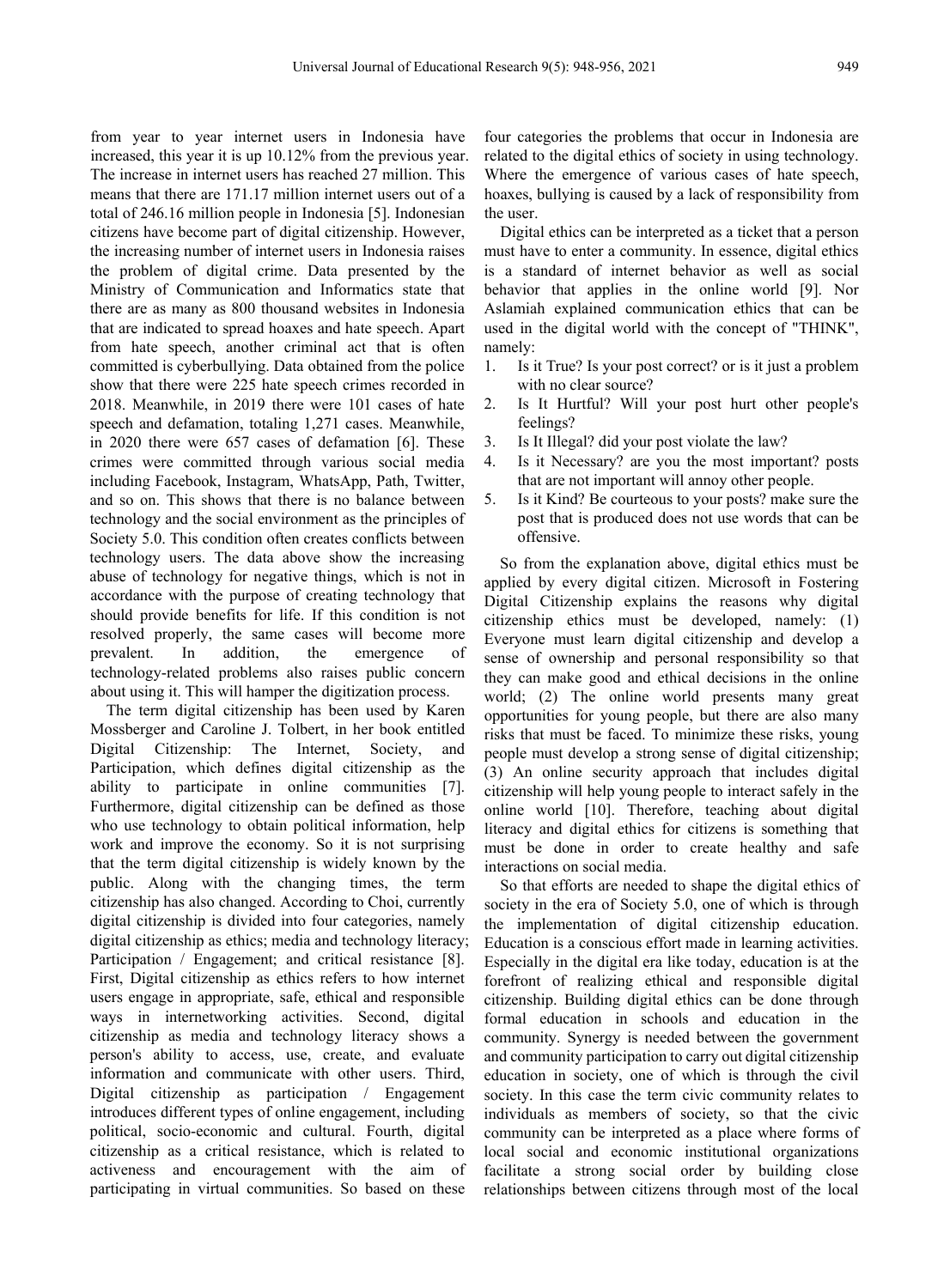oriented institutions and organizations [11]. So that the community has an important role, one of which is as a forum for implementing digital citizenship education in society to shape ethics.

One community that cares about the development of the digital era is the Kampung Cyber community. The initial goal of establishing Kampung Cyber was to introduce the wider community about technology. In addition, various activities were carried out to introduce computers and the internet to the public. Along with the development of the digital era, Kampung Cyber Yogyakarta has become one of the places for digital education. The era of Society 5.0 is the driving force for this community to implement digital citizenship education in society, especially in the formation of ethics. Therefore this research will focus on discussing digital citizenship education in the Kampung Cyber community, especially in the formation of ethics in the era of Society 5.0.

#### **2. Materials and Methods**

The research method chosen is a qualitative method with a case study approach. Qualitative research aims to understand social phenomena from the participant's point of view. A case study was chosen because it is a series of scientific activities carried out intensively, in detail and in depth about a program, event, and activity, to obtain in-depth knowledge of events or objects [12]. So you can explore the unique and actual things that exist in the Kampung Cyber community. The research location chosen was the Kampung Cyber community which is located in Kampung Taman I / 434, Patehan, Kraton District, Yogyakarta City. The location was chosen because the Kampung Cyber community is one of the communities that have goals related to the implementation of digital citizenship education in society. This research was conducted for approximately five months. This study uses field observation techniques by interviewing several informants in the Kampung Cyber community. Informants were selected based on purposive sampling and snowball sampling techniques. Interviews were conducted with several pillars of 36 and 36 neighborhood administrators, direct observations were made on community activities and literature studies that discussed digital citizenship education, digital ethics, and digital citizenship. In addition, this study uses literacy study methods as a complement to data. Test the validity of the data used in this study using data triangulation. While the data analysis technique uses qualitative data analysis in the model of Miles and Huberman [12] which consists of three activities, namely data reduction, data presentation, and drawing conclusions. This research was conducted in 6 stages, starting with the identification of problems in the field, determining the focus of the problem, followed by data collection, data processing, emerging theories and ending with research

reporting.

## **3. Result and Discussion**

The era of Society 5.0 is a new era in human-centered and technology-based social life. This concept was born from the development of the 4.0 industrial revolution which is considered to have the potential to reduce the role of humans. Through Society 5.0, artificial intelligence will transform big data collected via the internet in all areas of life into new wisdom, which will be dedicated to improving human abilities in opening up opportunities for their lives. This is what the Yogyakarta Provincial Government tried to develop in 2006 which launched the Jogja Cyber Province program.

The Jogja Cyber Province program is a form of implementing Electronic Government (e-Government) to encourage the use of technology. Electronic Government (e-Government) is an initiative developed to encourage the widest possible use of information and communication technology for the public and government in order to increase interaction with one another. Jogja Cyber Province is a provincial model that transforms information and knowledge-based community-based services using information and communication technology as an accelerator for provincial development that is competitive, comfortable, independent, efficient, and effective. [13]

However, in this era of Society 5.0, technological developments must be accompanied by digital citizenship education and the formation of digital ethics. Thus, technological developments will provide benefits to human life.

#### **3.1. Importance of Digital Citizenship Education for the Society**

Society 5.0 has brought the world to a more complex digital era. This of course must be followed by the community in using technology. Likewise in Yogyakarta, the emergence of various technologies has brought changes in the order of life of society. Society must be able to adapt to the presence of technology, and take a role as part of digital citizenship. Digital citizenships are those who use technology to obtain political information, help with jobs and improve the economy. [7]. However, the conditions of the people in Kampung Taman Yogyakarta have not yet supported the formation of ideal digital citizenship. The results of the preliminary research conducted show that the people there can only use the internet carelessly. This means that people do not know how to take advantage of existing internet technology facilities to support their work and their survival. Most of them only use the internet to access social media (WhatsApp, Facebook, Twitter, YouTube, etc.) and entertainment. Some residents admit that when using social media, they view and post videos,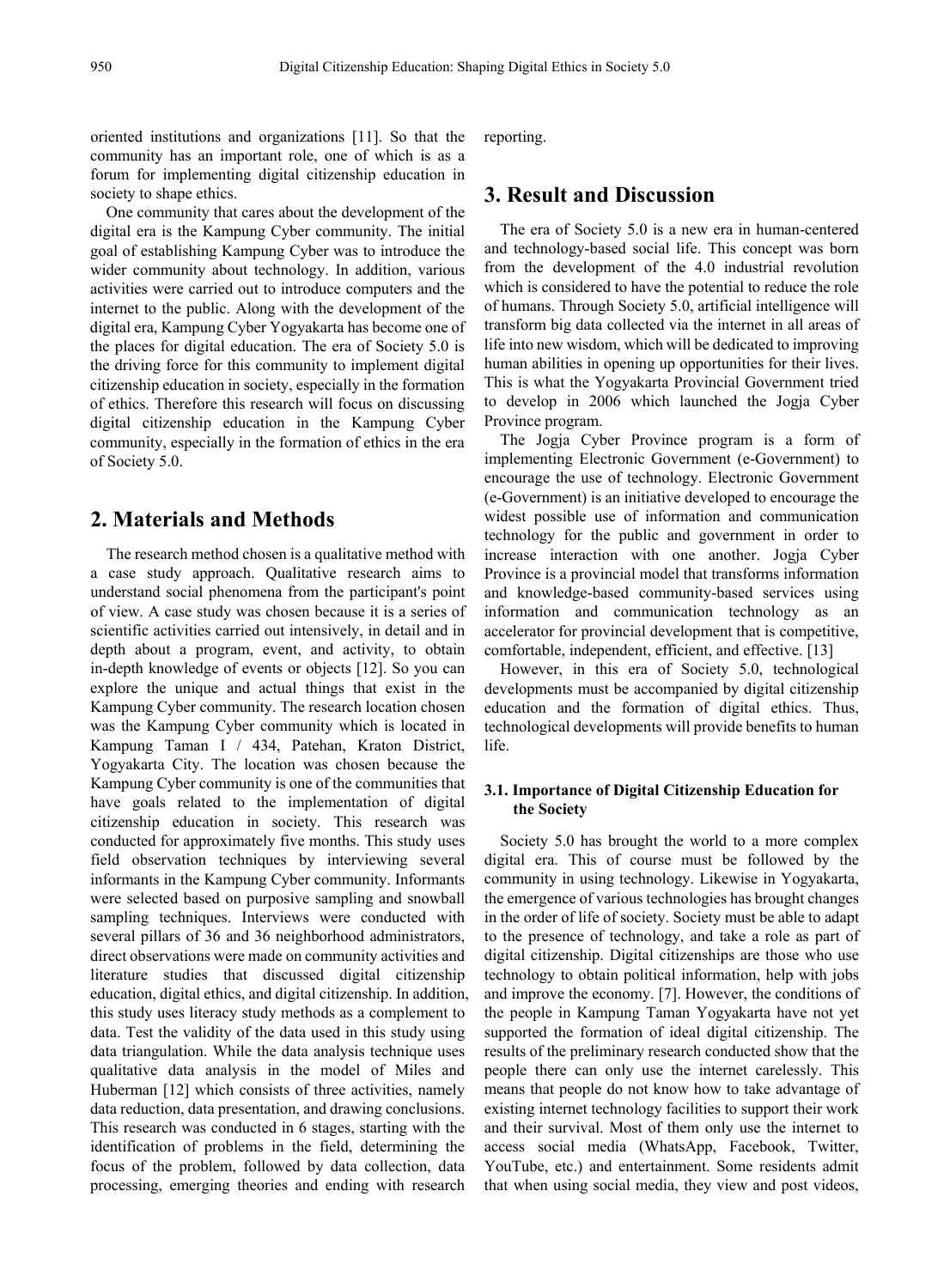pictures, other expressions to show their existence and have fun without considering the existence of other users. This often creates conflicts between communities because they are confused over each other's posts.

Seeing this, an awareness emerged from one of the residents, namely Antonius Sasongko (Koko) to apply digital citizenship education to the people of Kampung Taman. It is important to do so because people have the right to understand technology and its use. The rapid development of the digital era and the emergence of Society 5.0 demands that the realm of education adjusts to existing conditions. Education must be done whether in school or in society so that it can keep up with the development of digital era.

So digital citizenship education is important to be implemented at every level of society. Digital citizenship education must be carried out in a sustainable manner, especially for today's young generation, both in schools and in society. Digital citizenship education is education provided to people to understand the elements of digital citizenship. This is what is trying to instill in the people of Kampung Taman, so that they can act as the ideal digital citizenship name. Digital citizenship education initiated by Antonius Sasongko (Koko) is to shape the values, attitudes, knowledge and skills of the people of Kampung Taman. In addition, specifically digital citizenship education in Kampung Taman aims to shape the digital ethics of the community. So to carry out digital citizenship education for the people of Kampung Taman, the Kampung Cyber community was formed. Providing education through the community is considered an effective way to get to know technology and shape digital ethics. Along with the emergence of awareness from the public about the importance of digital citizenship education, the initiative to form a Kampung Cyber community received a good response from the surrounding community. So in 2008 the Kampung Cyber community was formally formed based on the agreement of the local community as a forum for implementing digital citizenship education.

The theoretical formation of Kampung Cyber community can be seen from several perspectives. One of them is the perspective of civil society. The civil society perspective emphasizes the importance to communities to establish close relationships between social, political, economic, religious and other fields of social organization. Most importantly, this perspective emphasizes informal integration and hence, the process of social control in maintaining the stability and welfare of society [14]. So besides being a forum for implementing digital citizenship education, the Kampung Cyber community is also a social control for every action of the Kampung Taman community. The existence of a community in society will have a good impact because there are strong ties between its members to lead to better change. Civil society can be a driver of change and a driving force for the development of an era, including the Society 5.0 era. Like the Kampung

Cyber community as a form of civil society in society, its existence has an important role in the implementation of digital citizenship education, especially in shaping ethics in facing the Society 5.0 era.

#### **3.2. Digital Citizenship Education in Kampung Cyber Community**

The emergence of Society 5.0 demands a balance between technology and the social environment. Tredinnick, Luke in a book on digital information culture states that the basis for balancing the digital divide includes three units, namely money, time and education [15]. So the importance of digital citizenship education is to achieve a balance between technology and the social environment. Education can be done anywhere and anytime, one of which is through the community. Kampung Cyber Community was originally a program initiated by the Kampung Taman community to introduce technology to the community. However, the program continues to grow so that it becomes a community pioneered by Antonius Sasongko. The emergence of the Kampung Cyber community is one of the solution steps in accelerating information literacy and internet-based technology and shaping the community's digital ethics. Kampung Cyber Community is an ICT-based village that develops an internet network system [16]. Since its inception, the Kampung Cyber community has played a role in the implementation of digital citizenship education in the community. The Kampung Cyber Community encourages the formation of ideal and ethical digital citizenship.

With the advent of the concept of digital citizenship, not many people know how they should take part. Digital citizenship is the ability to participate in online societies [7]. In general, Digital Citizenship has nine main elements that explain the use of technology in the digital age. These elements are digital access, digital commerce, digital communication, digital literacy, digital etiquette, digital law, digital rights and responsibilities, digital health and wellness, and digital security [17]. Digital citizenship education in the Kampung Cyber community is closely related to elements of digital citizenship. Digital citizenship education provides an understanding of nine main elements. In particular, the Kampung Cyber community prioritizes ethical elements. Digital citizenship education in the Kampung Cyber community will instill values, attitudes, knowledge and skills that lead to the formation of digital ethics, especially for the younger generation. Digital ethics is a standard in using digital technology based on applicable norms to be polite [18]. The Digital Ethics category is "safe, responsible, and ethical use of technology and the Internet." [8] A good digital citizen needs to know the norms and / or values regarding the appropriate and effective use of technology and / or the internet, have digital awareness, understand digital rights and responsibilities, so that in surfing and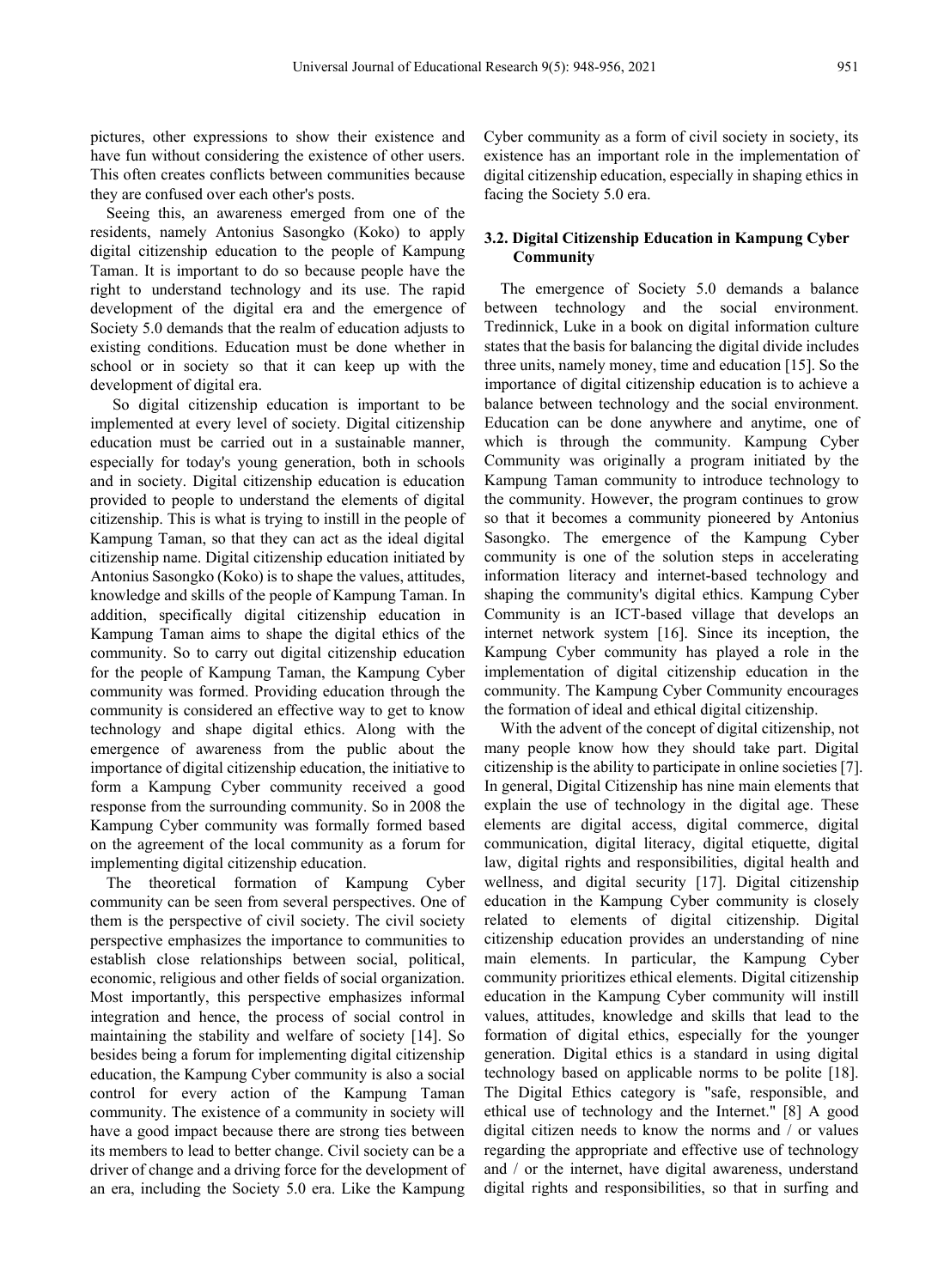using social media politeness is needed, so that values and norms are essential in the successful implementation of digital citizenship education.

The process of digital citizenship education in the Kampung cyber community begins with the existence of norms that become a collective agreement. Based on the results of interviews and observations made, the basic norms in the Kampung Cyber community are togetherness, mutual cooperation and tolerance. Given that the Kampung Taman community has a diversity of religions, education and occupations, these norms teach the basis for carrying out every activity in the Kampung Cyber community. The existence of values and norms in the Kampung Cyber community becomes a guideline for social correction when community members commit deviant actions through social media. Like social deviations in the real world, deviant behavior carried out on social media is also subject to sanctions based on prevailing values and norms. The existence of values and norms that apply in the use of social media has made the community managing Kampung Taman to be more careful in using social media. Several things related to the use of social media can be controlled by the existence of social values and norms, such as the use of dirty words, hate speech, the spread of fake news and others. As long as the behavior can be seen by group members, the realm of values and norms also applies. Efforts to protect each other become a bulwark so as not to fall into the use of technology for negative things. But the problem returns to individuals, when individuals misunderstand their actions on social media and society considers them to violate prevailing values and norms. For the people of Kampung Taman, this issue is seen as part of a culture that takes time to adjust. Here the role of tolerance norms is the controller.

In addition to being guided by the values and norms that apply in society, in implementing digital citizenship education, the Kampung Cyber community also develops basic competencies in shaping digital ethics. This is the second step so that digital citizenship education can run effectively. According to Antonius Sasongko (Koko), the development of basic competencies is important to be carried out in accordance with the conditions of the community so that the final goal can be achieved. The development of this competency will later become the basis for forming an ethical personality in using digital technology. This development is carried out by the core board and representatives of the members of the Kampung Cyber community.



Figure 1. Ethics – Core digital citizenship competences

The picture above shows the basic competencies developed in digital citizenship education in the Kampung Cyber community, particularly in shaping ethics. The emergence of the concept of Society 5.0 is the basis for the development of the above competencies. Where in the era of Society 5.0, it made everyone inevitably have to master the existing basic competencies in order to be ready to face them. So that the community must play an active role in activities, that encourage the formation of these competencies. George Hebert Mest in Santoso mentions this role as internalization, which results in dynamic socialization because individual personalities will be shaped by people who experience changes in form and are expressed by the individual in the form of everyday individual behavior [19]. In other words, the more often a person participates in activities in the Kampung Cyber community, the greater the success in shaping one's digital ethics. This is because the internalization process that a person continues to accept will form a personality according to the instilled competence.

In order for the formation of digital ethics to run effectively, the Kampung Cyber community explained in detail the basic material and values taught. The materials and values are arranged based on the competencies to be achieved, the needs of the community and the prevailing norms. This is so that the materials and values provided can be accepted by the community and implemented in everyday life.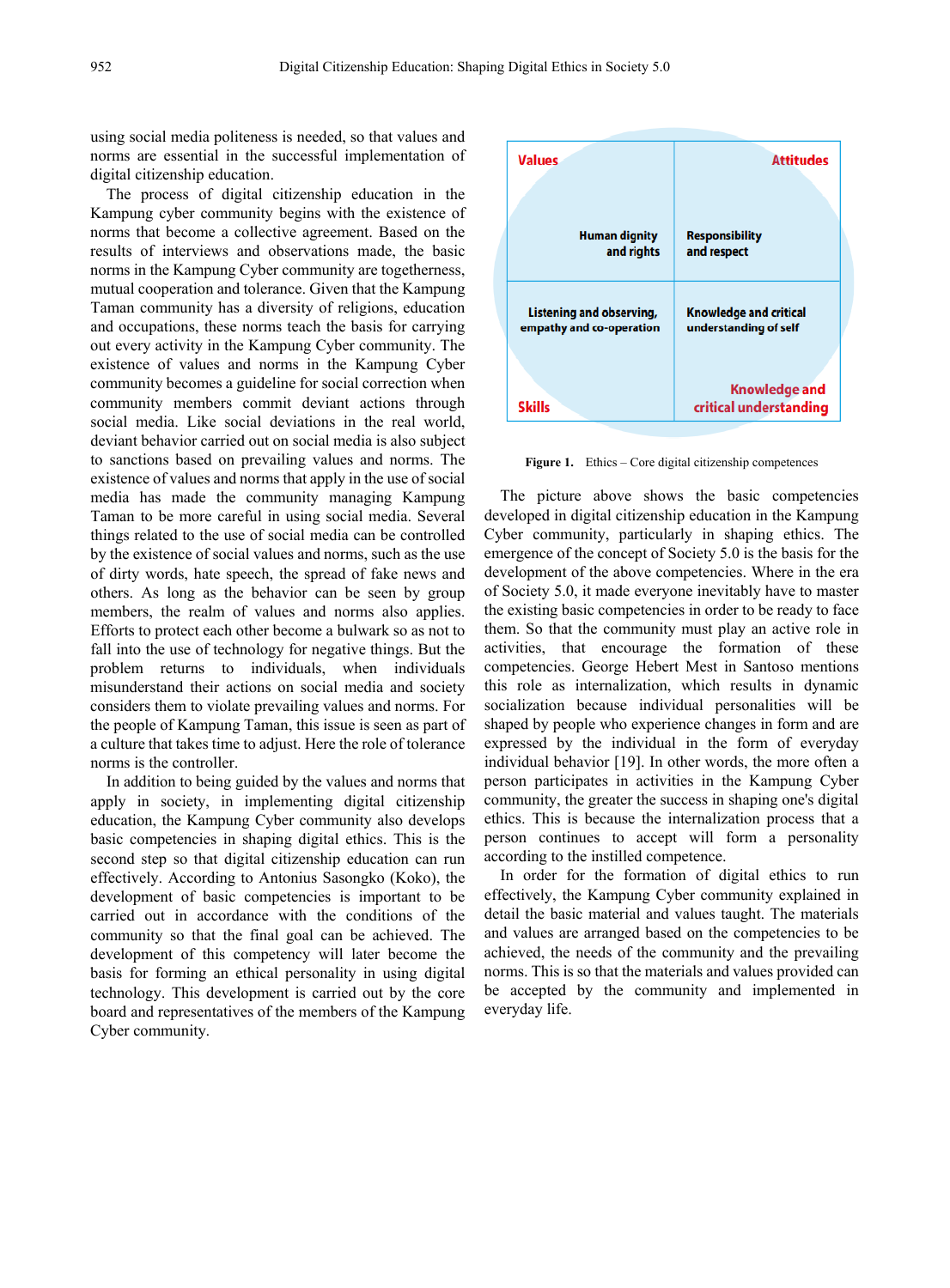| <b>Material</b>      | <b>Description</b>                                    |
|----------------------|-------------------------------------------------------|
|                      |                                                       |
| Technology           | Technological literacy means that members of          |
| Literacy             | society must be able to use existing technology.      |
| Responsibility       | The responsibility in question is to form social      |
|                      | media and technology users who comply with the        |
|                      | prevailing rules or norms.                            |
| Honest               | Honest what is meant is that members of the           |
|                      | public can confirm the truth of the news that is      |
|                      | spread.                                               |
| Critical<br>thinking | Critical thinking is meant to be critical of the news |
|                      | received by ensuring its truth and being able to      |
|                      | solve the problems faced.                             |
| Problem              | Teaching individuals to solve problems that exist     |
| Solving              | in the use of technology following norms              |
| Creativity           | The creativity in question is the freedom to create   |
|                      | new things with existing technology by the            |
|                      | prevailing norms.                                     |
| Equality             | Equality teaches that every individual has the        |
|                      | same rights and position in using technology          |
| Local wisdom         | Utilizing local wisdom values as a media and          |
|                      | material in shaping digital ethics                    |

**Table 1.** Basic materials and value in digital citizenship education in Kampung Cyber community

The table above is the basic material and values in digital citizenship education in Kampung Cyber in shaping digital ethics. The First is technological literacy. The technological literacy is an ability that must be possessed, especially in the era of Society 5.0 which prioritizes people who understand technology. So that the Kampung Cyber community provides learning to community members about various technologies that can be used in everyday life, such as online marketing, technology for designing and so on. The condition of people who do not know technology becomes an obstacle in realizing Society 5.0, so that technological literacy is the basic material given. Technological literacy will encourage people to be able to follow technological developments that occur. As one resident said, this technological literacy has provided great benefits so that people can now use existing technology in their daily activities that encourage a better life. This technological literacy is carried out by holding trainings and workshops that are attended by all citizens, especially the younger generation. According to local residents, technology literacy training is given every two months by introducing new applications. So that this will form the digital skills of the community According to local residents, technology literacy training is given every two months by introducing new applications. So that this will form the digital skills of the community According to local residents, technology literacy training is given every two months by introducing new applications. So that this will forms the digital skills of the community.

The second is responsibility. The implementation of digital citizenship education in Kampung Cyber also fosters a responsible attitude towards community members, such as formed technology users who obey the applicable rules or norms. Digital citizenship education is taught to build public awareness to use the technology provided in

the Kampung Cyber community for positive things and to be responsible for any news or information they spread. The responsibility that is formed is not only for the existing community members but here is also related to the responsibility of the Kampung Cyber community manager, namely that the development and existence of existing facilities do not have a negative impact on community order. The formation of an attitude of responsibility is always integrated in training and community activities. Not only that, the greetings made between residents also create a responsible attitude in using technology and social media. So that the activeness of citizens is very important in shaping this responsible attitude.

The third is honest. The emergence of the Society 5.0 era, apart from prioritizing technology, also demands a competent and ethical society. Being honest is something that must be taught in digital citizenship education in this Kampung Cyber community. Every citizen must ensure the truth of the news or content posted is important. Communication ethics that can be used in the digital world with the concept of "THINK", that before posting information or news, you must ensure that the information is correct, does not violate the rules, does not offend and disturb others. This needs to be done so as not to cause conflict in the community. The community said that initially they did not care about what they posted, which led to conflict between members.

Next is critical thinking and problem solving. Critical thinking is an ability that must be possessed in the era of Society 5.0 as it is today and is one of the ethics in the digital era. Critical thinking behavior is taught to the Kampung Cyber community through sharing media and the problems faced. This critical thinking ability indirectly trains problem-solving skills. So these two competencies are related to each other. As a village that adopts technology, of course there will be many problems faced, therefore the people there are accustomed to being able to think critically and solve the problems at hand. A critical mindset will make a person critical of the information received. Thus, it will shape ethics in society by being more selective in trusting information. Similar to the previous competency, this critical thinking and problem-solving behavior is internalized to the community through community activities. Apart from that, involving residents in solving community problems also trains in problem solving skills.

The fifth is creativity. Digital citizenship education in Kampung Cyber requires people to be creative in utilizing existing technology. The Kampung Cyber community is given the freedom to make various applications and other things related to technology. This is so as not to limit the abilities possessed by the community. Not infrequently the creativity that is created is used en masse in Kampung Cyber. With the formation of this creativity, it is hoped that it will be able to form a sense of respect for other people's work. Currently the Kampung Cyber community has the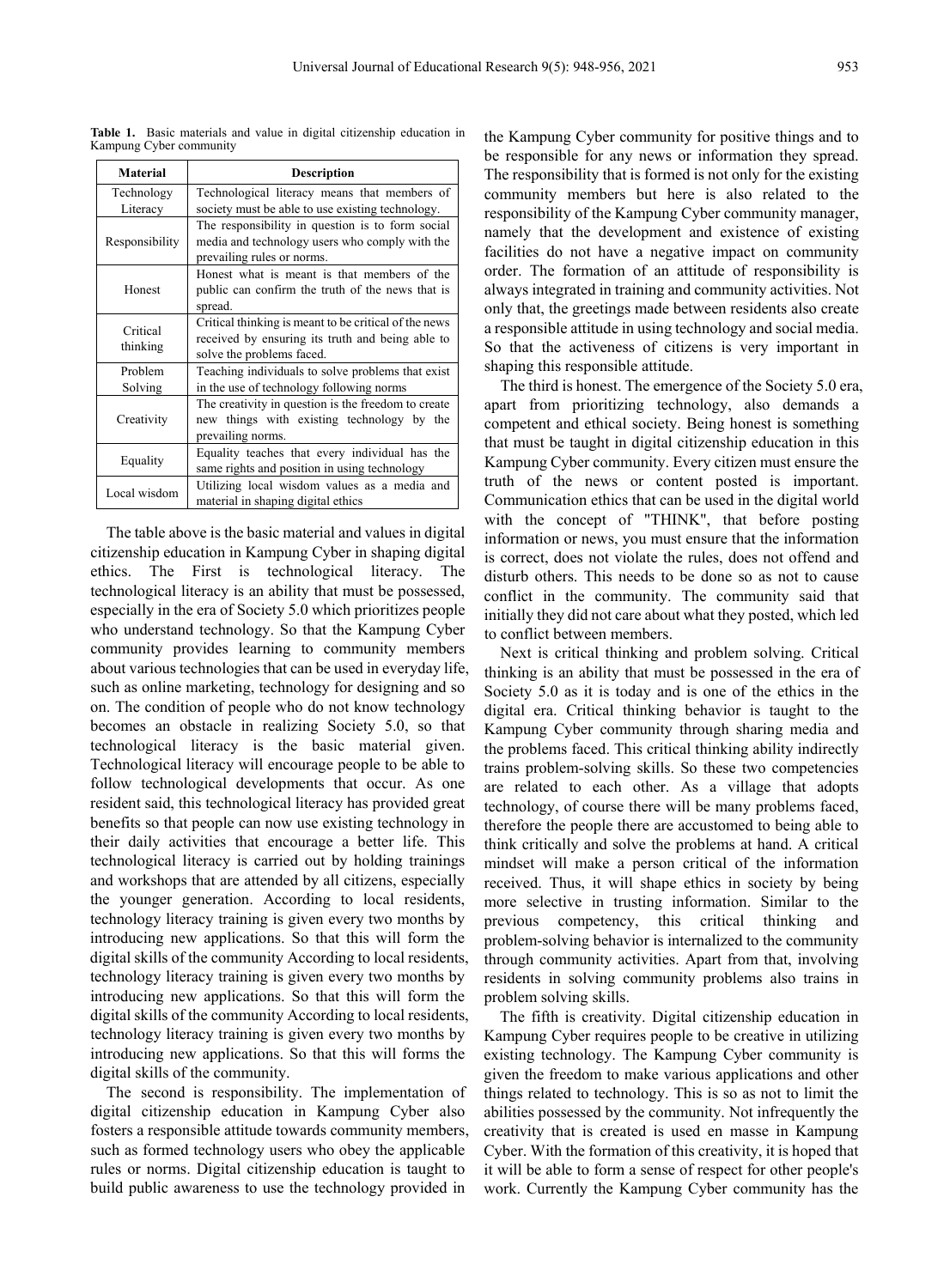SiWarga application which is used for the purposes of managing population administration online. This application has received a good response from the community because it is very helpful for the community. Creative things like this are needed in the era of Society 5.0. According to the local community, So far the Kampung Cyber community has always encouraged the creativity of its citizens by holding trainings to create new applications. Next up is equality. Equality material emphasizes the rights of each individual. Every individual has the same right and position in using technology, so that every technology user must respect the existence of other users and respect their rights. This puts more emphasis on the use of social media. So far, people only think about themselves when using social media. As stated by a teenager in the Kampung Cyber community, they do not understand how to treat other users on social media. So the value of equality is given to the community so that they can respect the rights of others by making posts that are not offensive, respecting each other's differences.

Lastly, it's Local Wisdom. As we all know that each region has its own local wisdom. Kampung Cyber Community utilizes existing local wisdom as material and media in shaping digital ethics. As Koko said, even though digital development is getting faster, it doesn't mean we have to abandon existing local wisdom. This could be a fortress for us to avoid the negative impacts of the digital era. This is relevant to the formation of digital ethics which is the focus of digital citizenship education in the Kampung Cyber community. One of the values used comes from the Javanese proverb, namely "Ajining diri saka lathi ajining awak saka tumindak" which means that a person can be judged by his words and deeds. If someone uses technology for negative things it will appear that he is not a good person and vice versa.

One of the uniqueness of digital citizenship education in Cyber Village in shaping community digital ethics is the use of local wisdom as a learning medium. One of them is the use of the Wayang character as a messenger in the mural image. Mural is one of the arts that is often found in Indonesia and is one of local wisdom. The definition of a mural is a large painting made to support architectural space [20]. Murals are made on the walls of large buildings. Murals are often used as an alternative medium for street visual art / street art that serves as a forum to show people's aspirations through paintings with nuances of criticism, information, and as a unifying tool between artists and society. Messages in mural art are conveyed through visual forms which are full of symbols, signs, the code and meaning depicted on these characters. Along with the times, mural art is not only used to decorate spaces and strengthen architectural figures, but the process is to consider and add visual elements related to the message content and the context of the social environment.

Mural art is considered effective in conveying messages to the wider community because a display that has aesthetic value can attract attention. Kampung Cyber is one that uses mural art to convey educational messages. Almost in every corner of the Kampung Cyber community, there is mural art containing educational messages. Here's an example:



**Figure 2.** The one example of mural art at Kampng Cyber

The picture above is one of the mural arts taken in one corner of the Kampung Cyber community. In the picture, there are four puppet characters named Punokawan who convey the message that "the modern era must not destroy and eliminate culture and life, we must think big". The message conveyed in the mural means that a person may follow the flow of modernization and technological advances that occur but still maintain their own culture. Included in utilizing technology must be in balance with the environment and one's abilities by upholding existing norms. In other words, in using technology one must adhere to applicable digital ethics. Respecting for the rights of others is the main key in using technology.

If you look deeper, there are a lot of mural arts in the Kampung Cyber community that can be found. Every mural that is made has a message, including digital ethics. This was done by the community manager of Kampung Cyber because the messages conveyed visually were easier to receive than verbally. Many murals convey messages related to digital ethics, such as prohibiting spreading fake news, stopping bullying and so on. It is hoped that the many murals in Kampung Cyber can instill digital ethics in society. Mural art indirectly helps the community in facing the Society 5.0 era which requires synergy between technology and society so that people do not lose their role in the future.

All the basic materials and values above are always carried out in every activity carried out in the Kampung Cyber community. Although there are no specific activities in the formation of digital ethics, the internalization of basic materials and values that is carried out repeatedly in everyday life has brought big changes in society. The existence of the Kampung Cyber community itself is the first step in the implementation of digital citizenship education for the people of Kampung Taman. In addition, the learning process is also different when compared to formal schools. It was said by several residents that the existence of Antonius Sasongko (Koko) was an important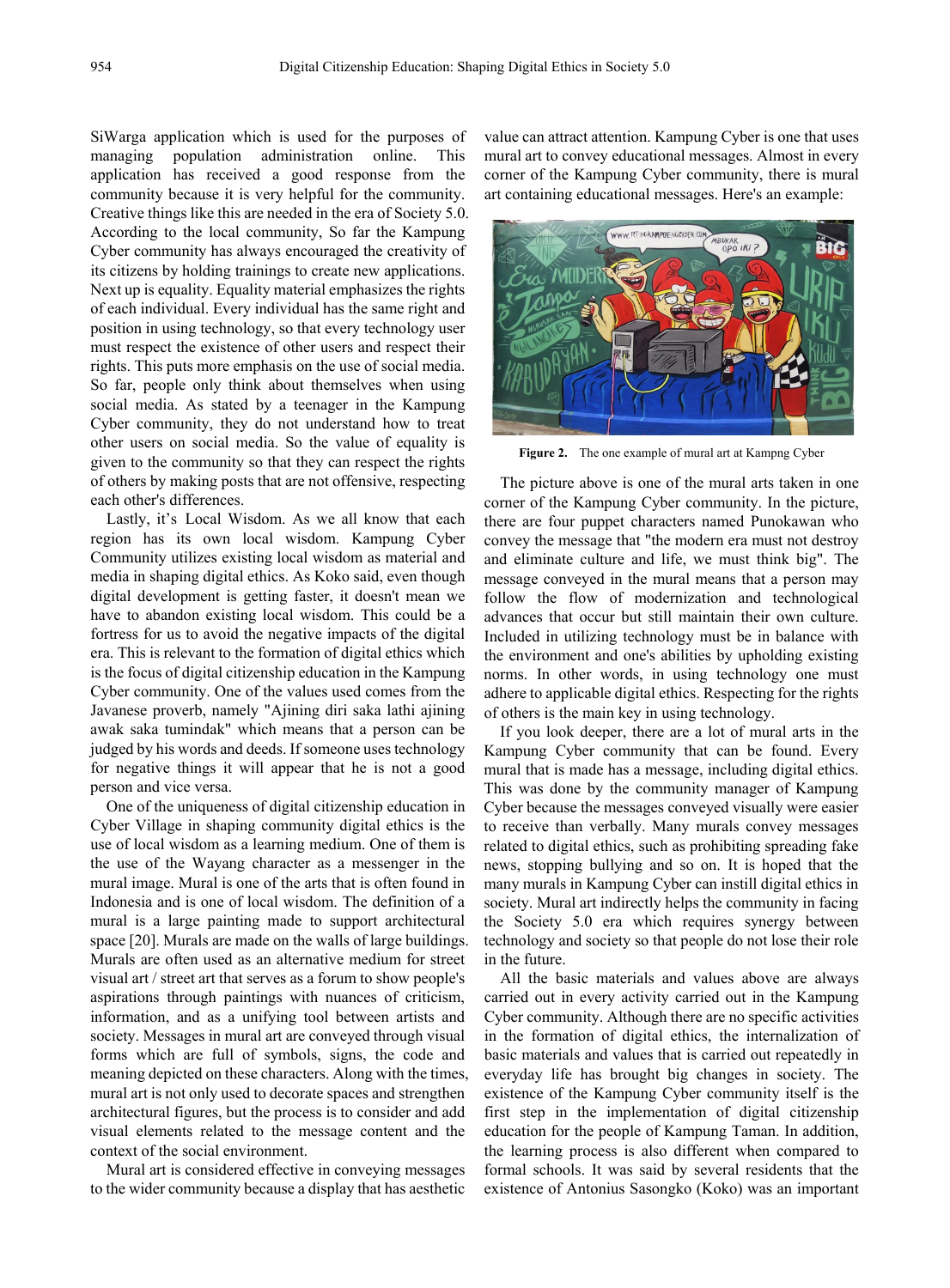figure in the formation of digital ethics there. The community views koko as a learning process in itself. What Koko did became their basis for acting, especially in using technology. So if you look at the condition of the people in Kampung Taman, a lot has changed since the existence of the Kampung Cyber community. Now people's lives can be better by utilizing existing technology and they are aware of the importance of ethics in using social media.

So from the above discussion we can discuss that the formation of the Kampung Cyber community is an effort to implement digital citizenship education in society, especially the formation of ethics. If we look at the Kampung Cyber community, the process of forming digital ethics uses a social learning theory model. Social learning theory is also known as observational learning (Modeling) developed by Albert Bandura, so it is a relatively new learning theory. According to Bandura, social learning occurs through imitation and presentation of examples of behavior in the environment (modeling). The application of digital citizenship education in shaping ethics for the people of Kampung Taman adopts this social learning theory. There is the character Atonius Sasongko (Koko) as a role model for the behavior of the people there. As stated by Bandura, People who come into contact with a person regularly limit the types of behavior that will be observed repeatedly and therefore studied with great care [21]. So that the more often people interact with the models they observe, the more carefully they will imitate this behavior. The pattern of behavior shown by a model will determine the Kampung Cyber community in shaping the digital ethics of society. People in the use of technology and social media imitate the behavior of the model they observe, namely Antonius Sasongko (Koko). A big change occurred in the behavior of the people in Kampung Taman after the existence of the Kampung Cyber community, such as reduced post content that creates conflict, public awareness to use technology wisely, respects the existence of other users and the formation of digital ethical competences in society.

Albert Bandura said that the environment also influences the learning process / social modeling. Behavior partly creates environment and environmental consequences, in turn influence behavior. In this two-way causal process, the environment is as influential as the behavior it controls [21]. The Kampung Cyber community strives to create an environment that encourages the formation of digital ethical competences for the community. The existence of strong ties and community participation in Kampung Cyber community activities encourages the successful implementation of digital citizenship education, especially in the formation of ethics. This implies that the social capital in the Kampung Cyber community affects the digital citizenship education process, especially in shaping ethics. Social capital is a series of informal norms that are shared among members of an interrelated community group, which are based on the values of beliefs, norms and

social networks [22]. Where digital citizenship education in the Kampung Cyber community begins with the agreement of prevailing norms and mutual trust and citizen involvement which ultimately creates strong bonds in society that encourage the successful formation of ethics there. Until now, the implementation of digital citizenship education in shaping ethics in Kampung Cyber Community has become a role model for other regions. So it's no wonder the existence of the Kampung Cyber community accelerates the digitization process so that it can form ideal and ethical digital citizenship in Society 5.0.So that the existence of the Kampung Cyber community is recognized by the community, academics, and the government.

Viewed from the perspective of civic education, the emergence of the Kampung Cyber community as a forum for education in society is included in the socio-cultural domain. This is in line with what Winataputra expressed that Civics is a scientific structure that has a systemic paradigm in which there are three domains [23]. First, the academic realm, which is a scientific study program implemented by the Civics academic community using scientific research approaches and methods to solve conceptual and operational problems. Second, the curricular realm, where the concepts and practices of Civics in the world of formal and non-formal education. Third, the socio-cultural realm, the concept and practice of Citizenship Education as a vehicle for self-actualization of citizens in society. The three of them have structural and functional relationships that are bound by the civic virtues and civic culture which include civic knowledge, civic disposition, civic skills, civic trust, civic commitment, and civic competence.

Citizenship education as a socio-cultural domain is a citizenship movement that acts as a vehicle for self-actualization of citizens both individually and in groups according to their rights, obligations and socio-cultural context through active and responsible participation. So that the Kampung Cyber community as a subject in this study is a form of actualization of the social and cultural community movement which provides space for the residents of Kampung Taman to learn together to help create a community 5. 0, namely people who take advantage of sophistication. information technology wisely and ethically. The Kampung Cyber community is present in the community to build digital ethics that every technology user must have. So that the existence of the Kampung Cyber community is important for the development of civic education, especially in the socio-cultural domain.

#### **4. Conclusions**

Digital citizenship education is needed in the Society 5.0 era. Education has an important role in shaping individuals to become good and ethical digital citizens. The good and